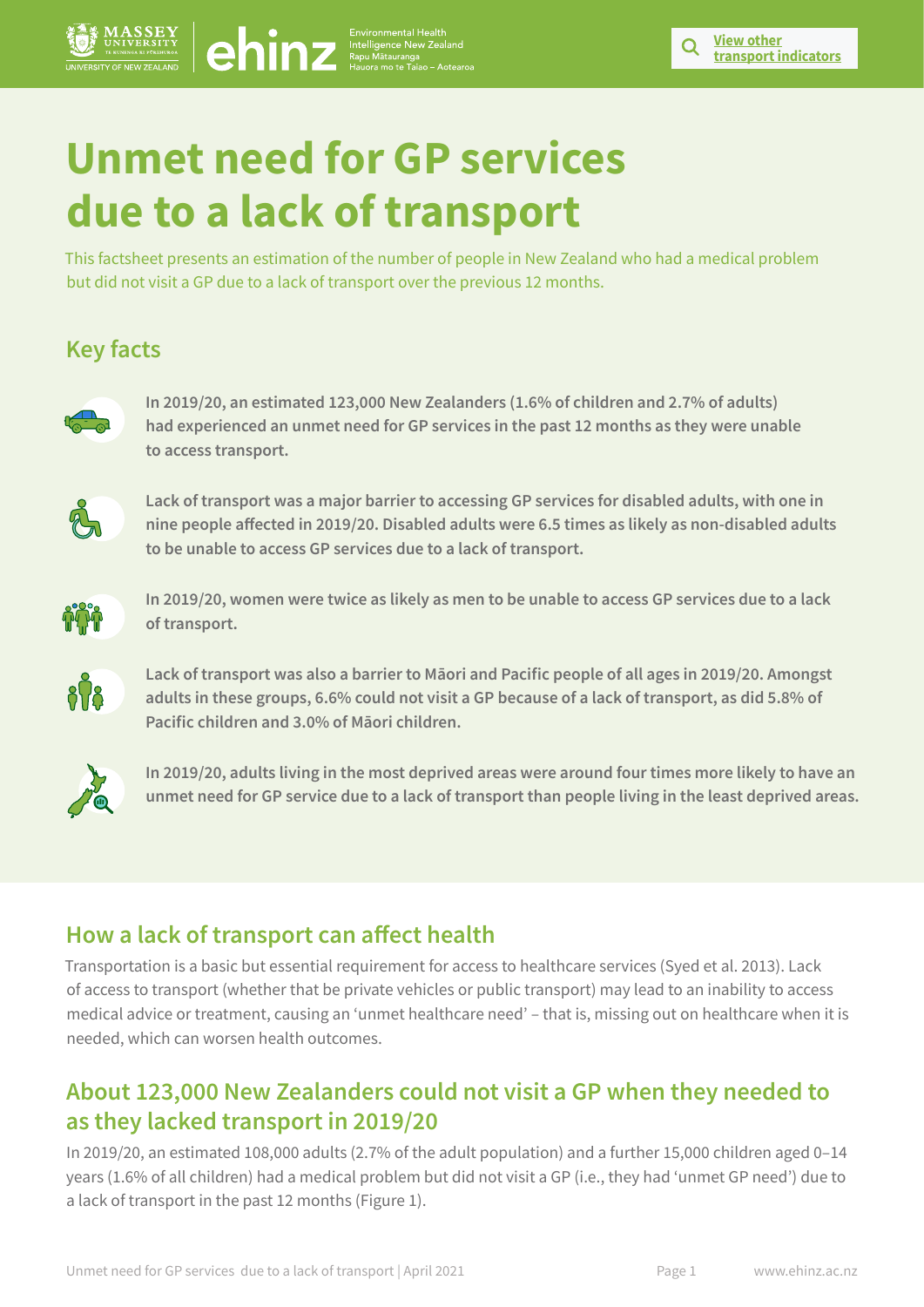The prevalence of unmet GP need among both children and adults decreased between 2011/12 and 2019/20. The prevalence among adults reduced by about one-fifth from 3.4% to 2.7%, while the prevalence among children reduced by almost half - from 3.0% to 1.6%.





**Source:** New Zealand Health Survey (Ministry of Health 2020)

### **The prevalence of unmet GP need varies by age group**

Within the adult population in 2019/20, the highest prevalence of unmet GP need due to a lack of transport was found in young adults aged 15–24 years. As for children, young children aged 0–4 years were more likely to have unfulfilled GP need for the same reason (Figure 2).

The distribution of unmet GP need across age groups in 2019/20 was similar to the situation in 2018/19, though the highest prevalence among children was previously in those aged 5–9 years.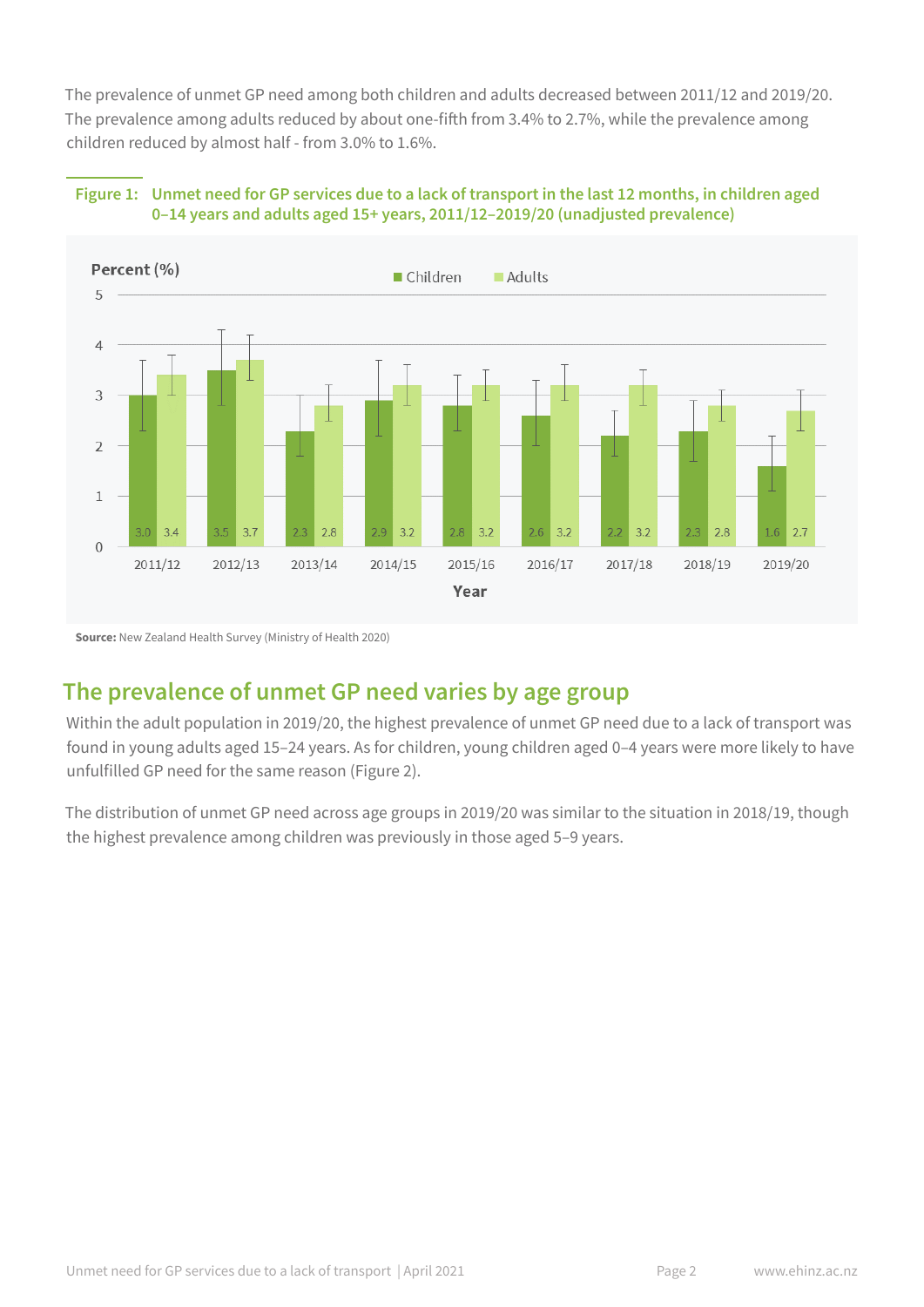

### **Figure 2: Unmet need for GP services due to lack of transport in the last 12 months, by age group, 2019/20 (unadjusted prevalence)**

**Source:** New Zealand Health Survey (Ministry of Health 2020)

# **People with disabilities are far more likely to be unable to access GP services due to a lack of transport**

In 2019/20, one in nine (11.0%, 8.5–14.2%) disabled adults had an unmet need for GP services due to a lack of transport in the last 12 months. This is equivalent to an estimated 35,000 people.

After adjusting for age and gender differences, disabled adults were 6.5 times more likely than non-disabled adults to experience unmet GP need due to a lack of transport.

The Health Survey defines disabled people as "those who have at least a lot of difficulty seeing or hearing (even with glasses or hearing aids), walking or climbing stairs, remembering or concentrating, self-care, or communicating, as measured by the Washington Group Short Set." (Ministry of Health 2020)

# **Women were twice as likely to be unable to access GP services due to a lack of transport**

In 2019/20, the prevalence of unmet GP need among women (3.6%, 3.1–4.3%) was almost double that of men (1.7%, 1.2–2.3%). After adjusting for age differences, women were twice as likely to experience unmet GP need due to lack of transport than men (adjusted rate ratio 2.1, 1.6–3.0).

# **Māori and Pacific people have a greater prevalence of unmet GP need due to lack of transport**

The prevalence of unmet GP need due to lack of transport varies by ethnic group. Among adults, Māori and Pacific had the highest prevalence, with 6.6% of adults in each group having been unable to access a GP in the previous 12 months because they had no transport. Among children, the greatest prevalence of unmet GP need due to a lack of transport was among Pacific children (5.8%).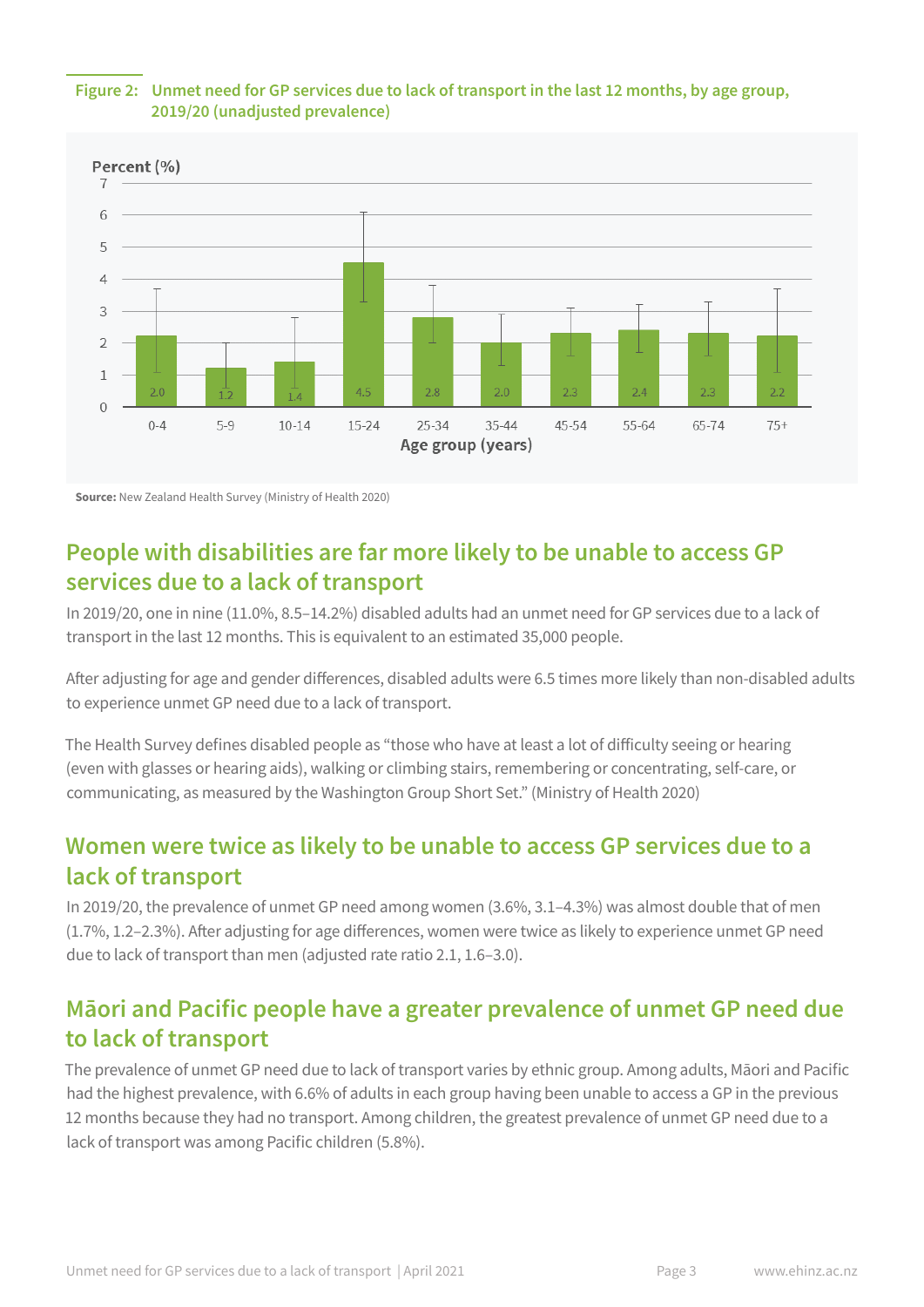### **Table 1: Unmet need for GP services due to a lack of transport in the last 12 months, by ethnic group, 2019/20 (unadjusted prevalence and estimated number)**

| <b>Ethnic group</b><br>(total response) | Unmet need for GP services due to a<br>lack of transport (prevalence, 95% CI) |                  | <b>Estimated number of people affected</b> |               |
|-----------------------------------------|-------------------------------------------------------------------------------|------------------|--------------------------------------------|---------------|
|                                         | <b>Children</b>                                                               | <b>Adults</b>    | <b>Children</b>                            | <b>Adults</b> |
| Māori                                   | $3.0(1.8-4.8)$                                                                | $6.6(5.2 - 8.4)$ | 7,000                                      | 33,000        |
| Pacific                                 | $5.8(3.5-9.6)$                                                                | $6.6(4.7-9.2)$   | 8.000                                      | 17,000        |
| Asian                                   | $0.5(0.1-1.4)$                                                                | $1.8(0.9-3.1)$   | 1,000                                      | 10,000        |
| European/Other                          | $0.8(0.4-1.2)$                                                                | $2.0(1.6-2.4)$   | 5,000                                      | 61,000        |
| Total:                                  | $1.6(1.1-2.2)$                                                                | $2.7(2.3-3.1)$   | 15,000                                     | 108,000       |

**Note:** Estimated numbers will add to more than the total due to 'total response' ethnic groups being used, where respondents are counted in every ethnic group they report.

**Source:** New Zealand Health Survey (Ministry of Health 2020)

Māori adults and children were around three times more likely than non-Māori adults and children to have experienced an unmet GP need due to a lack of transport, after adjusting for age and sex (Table 2). Pacific children were over six times more likely than non-Pacific children to have experienced this unmet need, while Pacific adults were two-and-a-half times as likely as non-Pacific adults.

### **Table 2: Unmet need for GP services due to a lack of transport, by ethnic group, 2019/20 (adjusted rate ratio)**

| <b>Ethnic group (total response)</b> | Adjusted rate ratio (adjusted for sex and age) |                 |
|--------------------------------------|------------------------------------------------|-----------------|
|                                      | <b>Children</b>                                | <b>Adults</b>   |
| Māori vs. non-Māori                  | $*2.8(1.2-6.2)$                                | $*2.9(2.1-4.0)$ |
| Pacific vs. non-Pacific              | $*6.2(3.2-12.0)$                               | $*2.5(1.7-3.7)$ |
| Asian vs. non-Asian                  | $*0.3(0.1-0.9)$                                | $0.6(0.3-1.2)$  |

**Note:** An asterisk (\*) indicates a statistically significant ratio. A ratio higher than 1.0 indicates the prevalence is higher in the group of interest than in the comparison group.

**Source:** New Zealand Health Survey (Ministry of Health 2020)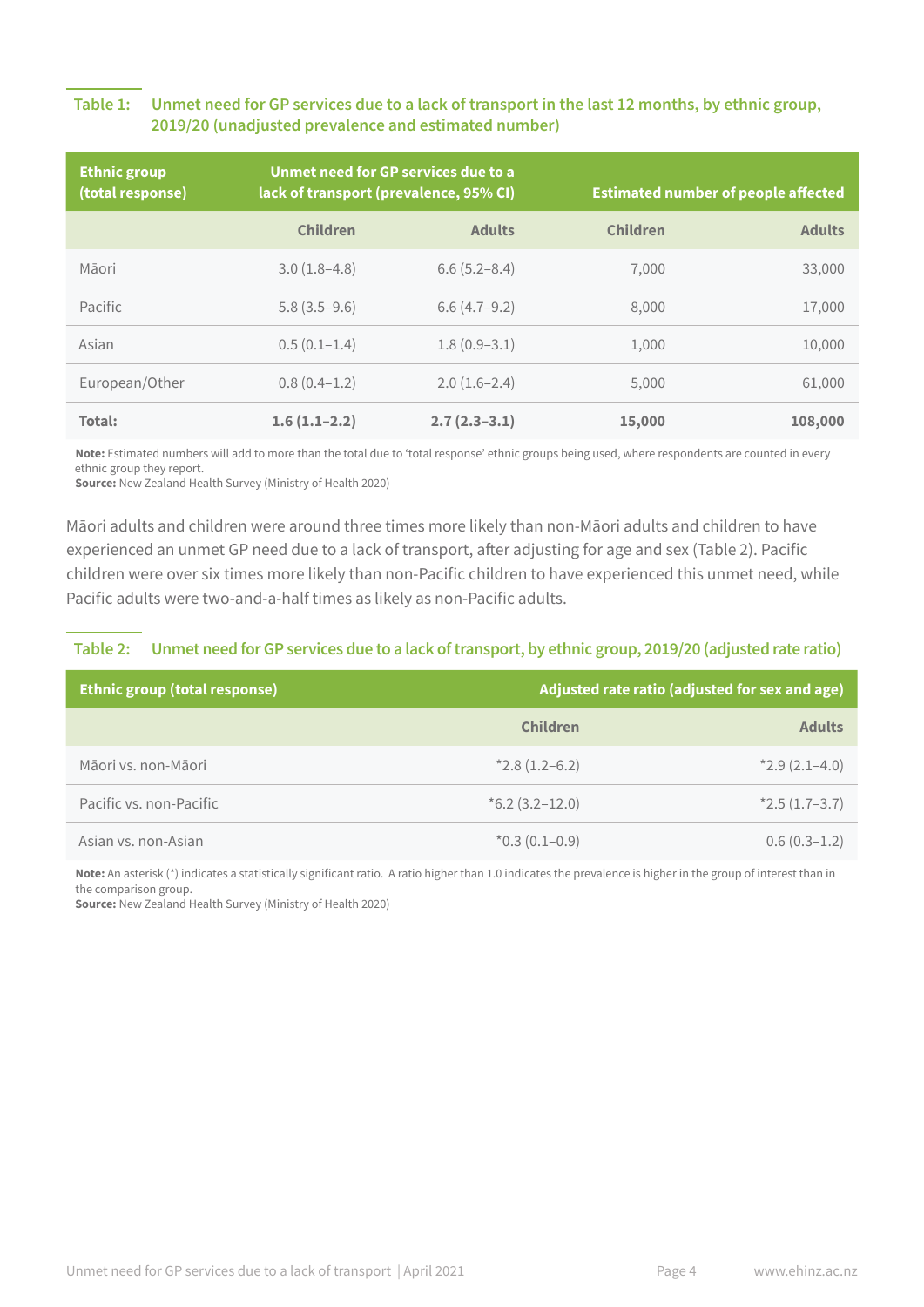# **Lack of transport was a significant barrier to healthcare for people living in high deprivation areas**

In 2019/20, children and adults living in the most deprived areas were far more likely than those living in the least deprived areas to have had an unmet need for GP services due to a lack of transport.

More precisely, 4.5% of children and 5.9% of adults in the most deprived areas had experienced this unmet GP need in the past 12 months (Figure 3).

### **Figure 3: Unmet need for GP services due to a lack of transport in the last 12 months, by NZDep2018 quintile, 2019/20 (unadjusted prevalence)**



**Source:** New Zealand Health Survey (Ministry of Health 2020)

In 2019/20, adults in the most deprived areas were 4.1 times as likely as those in the least deprived to have unmet GP need due to a lack of transport. The Health Survey did not report the equivalent ratio for children in 2019/20. However, in 2018/19, children in the most deprived areas were almost seven times as likely as those in the least deprived areas to have experienced unmet GP need (adjusted rate ratio 6.9, 2.3–20.6).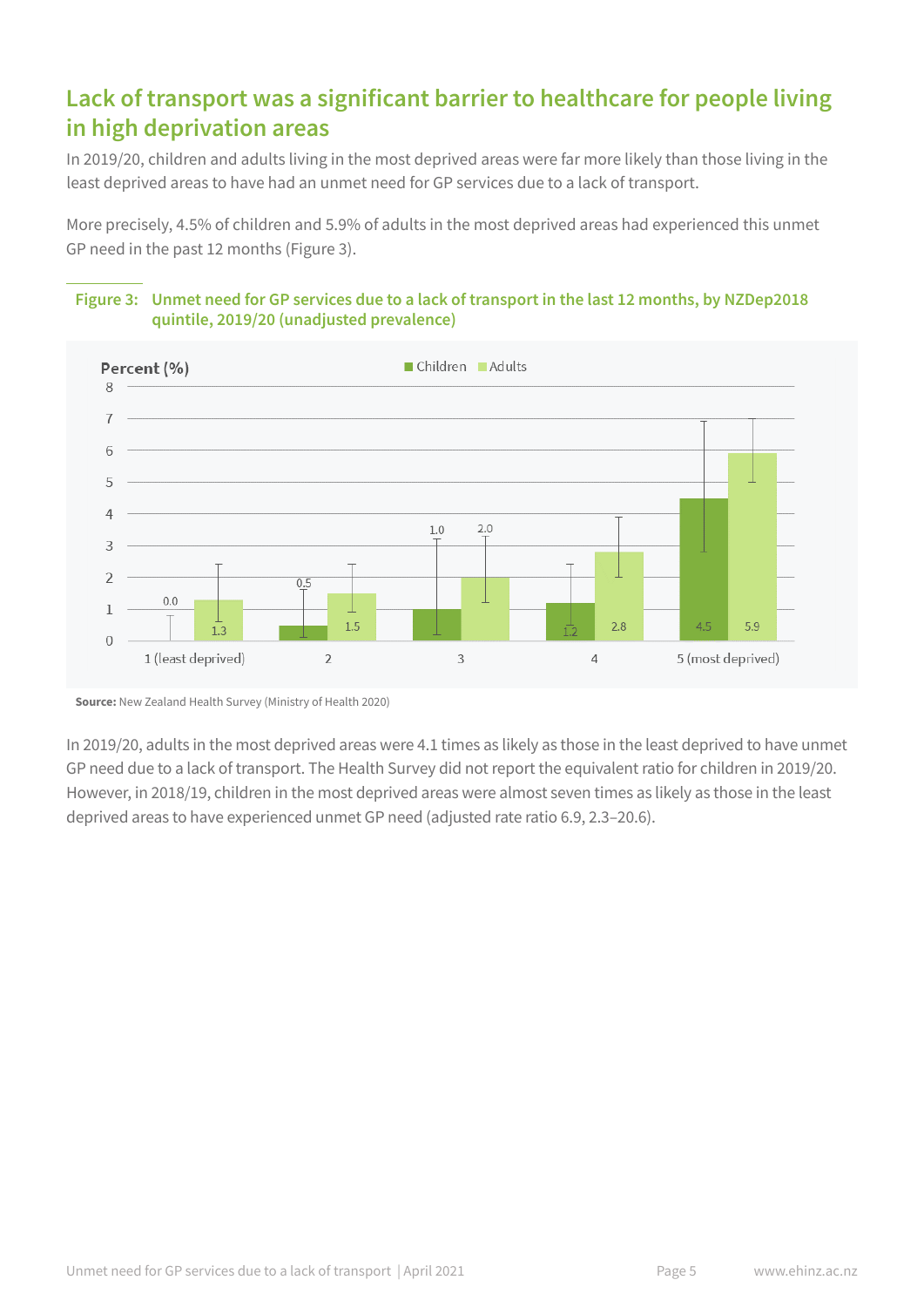# **Hawke's Bay and Northland DHBs had higher levels of unmet GP need in 2014–17**

In 2014–17, there were geographical differences in the prevalence of unmet need for GP services due to a lack of transport (Figure 4).

For children, the following District Health Boards (DHBs) had significantly higher rates of unmet GP need due to a lack of transport:

- Northland (6.9%, 4.7−10.1)
- Hawke's Bay (5.2%, 3.6−7.4).

For adults, rates of unmet GP need due to a lack of transport were significantly higher than the national rate in the following DHBs:

- Hawke's Bay (5.6%, 4.6−7.0)
- Northland (5.1%, 4.2−6.2)
- Counties Manukau (4.3%, 3.4−5.3).

#### **Figure 4: Unmet need for GP services due to a lack of transport in the last 12 months, by District Health Board, children aged 0–14 years and adults 15+ years, 2014–17 (unadjusted prevalence)**



**Note:** Confidence intervals were calculated by the Ministry of Health. More recent data is not available at the regional or DHB level. **Source:** New Zealand Health Survey (Ministry of Health 2018)